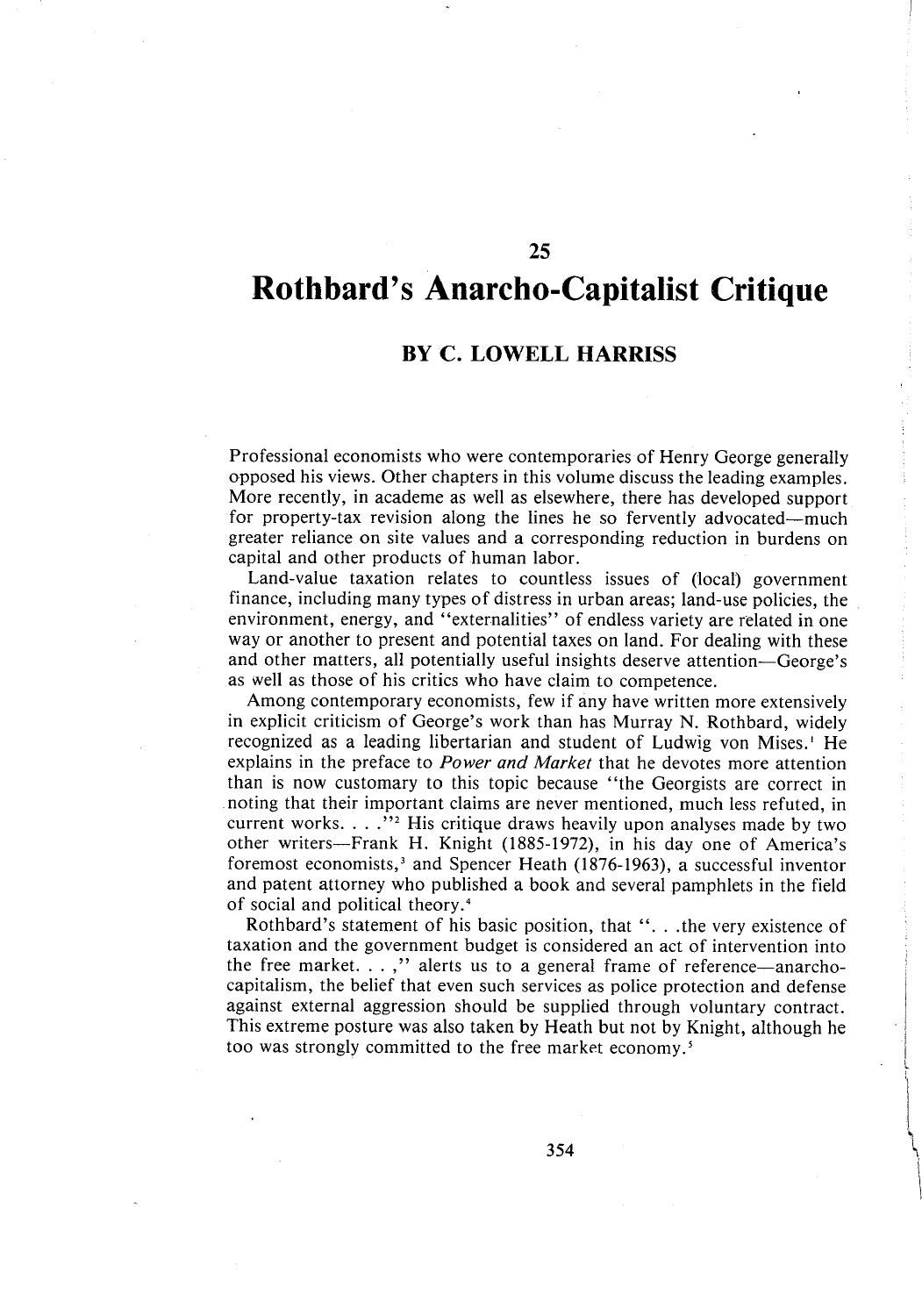#### **Introductory Points: Words and Classifications**

Recent occasion to examine many of George's writings brought me to some of them for the first time. The range is wide. Some have distinct value for today, but discrimination is needed. No effort to deal comprehensively with all of the published work could fit within the scope of this chapter. Even though none of the three above-named critics ranges so broadly, they touch upon more topics than can receive attention here.

George wrote so much, under a variety of conditions, over so many years, and responding to diverse impulses, that consistency among his statements is not always certain. Followers and critics can cite sources for items that do seem to conflict. Meanings are not always clear. We can mislead ourselves by yielding to a temptation to pick on what are essentially matters of secondary importance, even to quibble.

Our world differs from his. Although he was aware of urban growth and blasts the conditions of life in cities, and although he criticized Ricardo for viewing the law of rent merely in its relation to agriculture,<sup>6</sup> he lived at a time when the American population was largely rural, decades before the auto helped to transform land use and life in general. Inflation was not a widespread reality in the years in which he lived; quite the contrary. And he wrote long before federal income taxation became a determinant of decisions about land use and real estate investments.

Rothbard refers to "Georgists." Who are they? Unquestionably, more than one grouping would be defensible; each group would include people who, even though they hold key points in common, differ significantly on one or more aspects of policies involving land-value taxation. To write, as does Rothbard, "Georgists anticipate" or "single taxers do not deny," may be both correct and misleading. Persons who have informed interest in, and sympathy for, the leading ideas—and perhaps also, but not always fully, for the feelings and sentiments—expressed by George, are not a close-knit group. Great caution is required in generalizing about their views as of today, or probably as of any date in the past. On the crucial issue of how much of the fruits of land "should" remain for present owners, I expect that their conclusions would differ widely.

Nor can we know how George might write and speak today. In his own time he insisted upon rejecting what must be recognized as advances in economic theory. Would he have remained so adamant? If he had kept abreast of expanding knowledge, he could, I believe, have held to his chief policy position—and without serious modification—yet perhaps have avoided alienating so many economists. For example, his predictions of growing distress (in an era when standards of living actually rose) do not seem to me essential to the case for financing government more extensively by taxing land values. The rising demand for land (from whatever forces, not necessarily limited to those George cites) seems to me the economic element crucial to his policy recommendations.

George's treatment of population growth scarcely does him credit but is not a topic for major attention by Rothbard, Knight, or Heath.' Heath

Y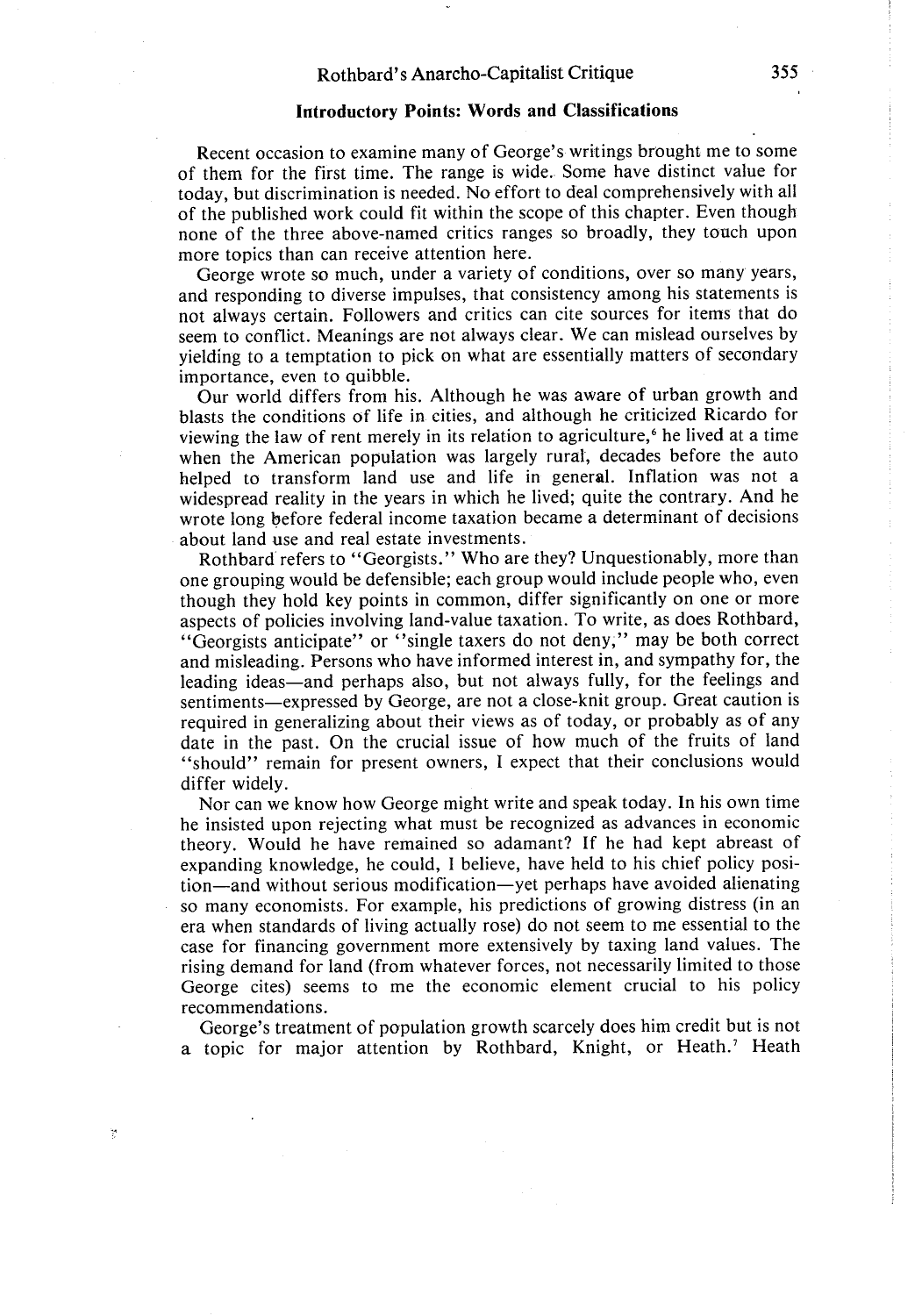#### *356* **CRITICS OF HENRY GEORGE**

nevertheless applauds him for a "masterly and magnificent refutation"' of what might be termed a limiting case of Maithus's admonitions; the point involves the meaning of the implied "other things being the same" assumption in a world of improving technology, broadly defined, and capital accumulation.

George's efforts to define *wealth* and his uses of the term, the nature of *production* as he conceived it, his conclusions about the worth of the processes of exchange, and his understanding of the role of capital—these topics may have interest as part of the history of economic thought. Knight does not attempt to cover such points. Nor does Rothbard: "I will not deal with what I consider grave fallacies in capital and production theory because they take us too far afield from the main problem."<sup>9</sup> He has, however, cited as a deficiency in Georgist thinking, its view of capital as "the product of human energy," alleging that the exclusion of an essential *element--"and* time"—constitutes a fatal error.<sup>10</sup> Yet one finds clearly in *Progress and Poverty* and elsewhere words explicitly recognizing time and its importance.''

But George's usefulness as a source of helpful insight today stands or falls on other aspects of his writing. The extent of his originality on these points, if any, is not our concern because the threecritics do not dwell on it.

Our responsibility is to use the tools of analysis available today. Rothbard and Knight utilize economic theory more complete than that of *Progress and*  Poverty and the later writings of George. Emotions played a prominent role in his career; their relevance and influence must be recognized for what they were, and as not necessarily deserving of the same endorsement as conclusions reached by objective study. Rothbard speaks of a "confusion of economic and moral arguments." Let us accept the warning, noting that in neither George's writings nor those of a critic will the mixture of "scientific" with value judgments destroy, as a matter of course, the validity of the former judgments or the worth of the latter.

### **Major Criticisms**

The selection of topics for comment here, and the exclusion of certain subleties, reflect to some extent judgments about importance.

#### *"Single" Tax: Changing Conditions*

The "single" aspect of George's tax proposals might have been adequate in some or most American communities in George's day.<sup>12</sup> The Census of Governments found total state-local spending on current operations in 1902 to be \$796 million; debt service, \$79 million; and assistance and subsidies, \$15 million. Do such totals seem within the probable limits of a site-value tax? Property tax then yielded \$706 million. The additional burden on land might have been well within the realm of feasibility. Gross National Product was around \$20 billion. George devoted no effort to measure in the modern sense; at best, figures would have been scarce. Be that as it may, (local) government spending has probably outpaced the rise in "pure" land rent.<sup>13</sup>

Knight and Rothbard recognize that the "single" aspect can have become obsolete without invalidating other features. *Site-value* and *location-value*  taxation are more appropriate terms for the essence of what George proposed.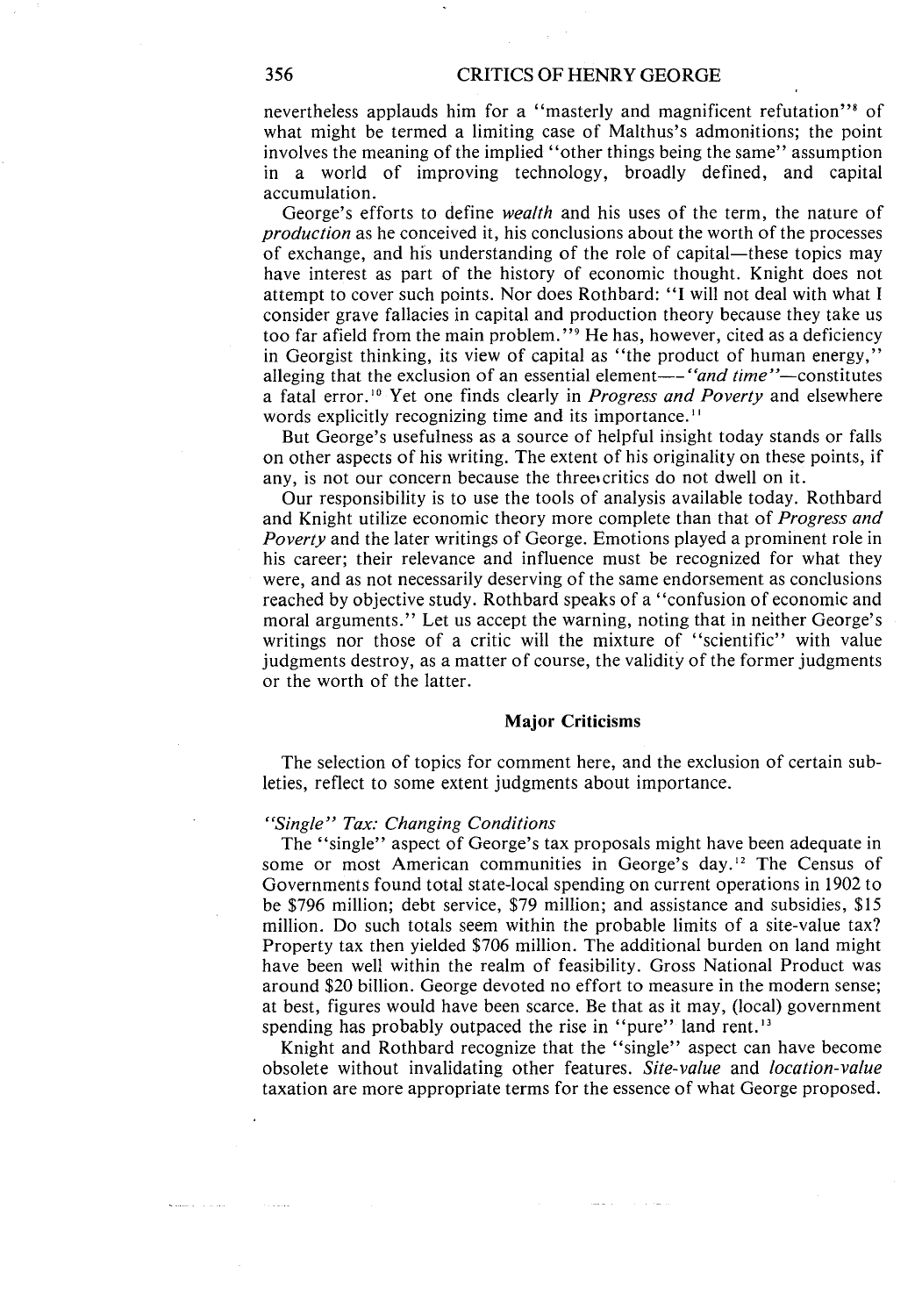His critics do make a point that commands attention. Knight especially emphasizes it. Land is by no means the only form of property whose value may reflect "unearned increments." Rothbard uses Rembrandts to illustrate. Other examples in various gradations could be cited. George would distinguish the painting from land because labor made the one and created a moral claim to ownership. Moreover, as Winston Churchill put it when he was president of the Board of Trade in. Asquith's cabinet, "pictures do not get in anybody's way." $14$ 

Here it is enough to assert that in my view site values can rank high indeed on the scale of potential bases for at least local taxation without any presumption (1) that they would approximate the total revenue that the property tax raises in many localities, or (2) that they constitute the only elements of income for which the recipient may have done rather little in creating the value today.

#### *Separability of Land Values*

Can land values be distinguished from those of improvements on—and in—the surface of the earth to apply significantly different tax rates (with possibly a zero rate on man-made capital)? Rothbard in an essay published in *1957* recognizes that in urban areas the separation of land and improvement values *appears* to be done. But he denies the possibility of successfully implementing differential tax rates. More recently, he writes: "Ground-land taxation faces a further problem that cannot be solved: how to distinguish quantitatively between that portion of the gross rent of a land area which goes to ground land and that portion which goes to interest and wages. Since land in use is often amalgamated with capital investment and the two are bought and sold together, this distinction between them cannot be made."<sup>15</sup>

Knight seems to believe that human weaknesses would make the results too poor to be tolerable. Is he not, however, out of touch with what has existed for years? Land-value assessments resting on market tests underlie property taxes now. Two questions need to be made explicit: the most important in practical policy, "How high the tax rate?"; the second, "What quality of administration do we expect?"

If George spelled out in specific terms the tax rates he desired and the way the tax base would be computed, I do not remember the details. The kind of administration of assessment required to accomplish the goals and the means of achieving them are held to be those already operating; critics are on solid ground in calling attention to the need to separate land from other elements that make up real estate transactions. The practical issues mix with those involving the possible de facto "socialization" of land. A tax rate absorbing all of the yield *would* approach "socialization" in the sense of government ownership. Operation might be private, but what would be the purpose of private ownership? However, George envisaged that a small percentage of the yield be left to owners.<sup>16</sup>

Knight pictures a result in which market valuations would not in fact be usable. Reliance would of necessity be placed on human action; "some official, some 'bureaucrat' with power, would have to appraise it—subject to error, prejudice, and acute disagreement."<sup>17</sup> True, but not conclusive.

In the world as I see it, a tax absorbing much of the rent of land could be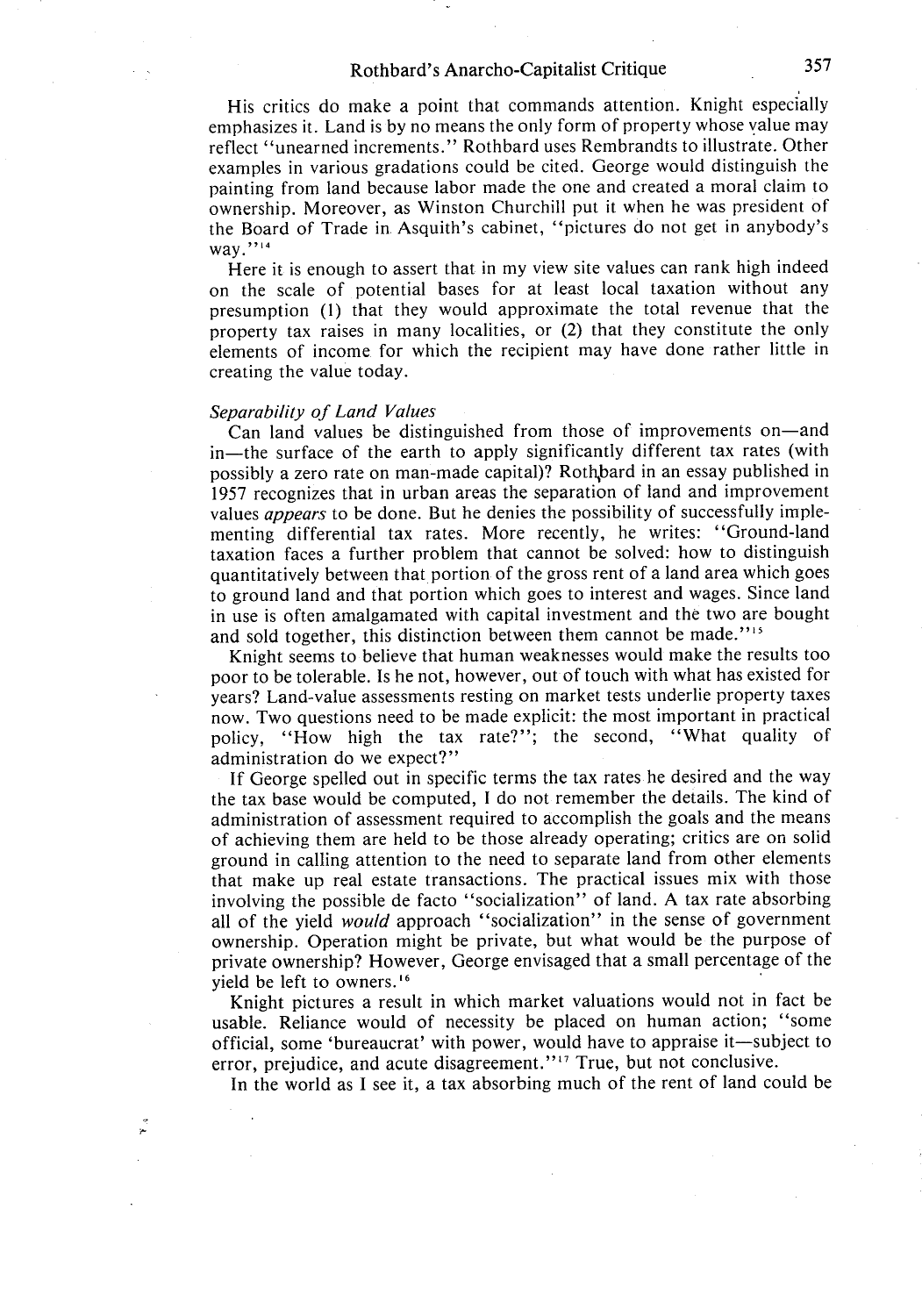### *358* **CRITICS OF HENRY GEORGE**

administered. In fact, persons who have compared property-tax assessment at present with the results attainable under a site-value system agree, I believe, that the assessment task would be simplified if land only were taxed. One must be cautious, of course, in speaking of conditions that would exist in circumstances quite different from those of actual experience. In any case, however, a decision should not hinge upon the probability or improbability of approximating perfection under a new system. Do we live with any institutions that are perfect? Appraisers and assessors have methods of doing what Knight and Rothbard seem to believe is impossible—valuing "land" as such even when it has buildings and other man-made improvements. The two economists are correct, however, in asserting that we could not go back through history to identify all inputs of capital (and the labor of pioneers and other settlers) that have gone into putting land in the present form. The worth in the original condition, free from all other kinds of inputs, could rarely be determined now. But we look to the future.

Most of the work of assessors today involves the nonland portions of real estate. Drastic reduction in reliance on taxes on buildings would lead one reasonably to expect a freeing of personnel and other resources for doing a better job on the land portion. One parcel çf land generally differs rather little in worth per unit of area from those nearby. The linkages assist greatly in assessing on a mass basis.

In Taiwan, in parts of Australia and South Africa, and in some other places, the tax rests on land values. My own inquiries and those of others indicate no serious doubts about the separability of values. However, it should be remarked that the tax rates applicable in these instances are very much lower than would apply in American localities if the present total-revenue importance of property taxation were continued but a much higher fraction were imposed on land. Today American assessments do generally distinguish land from other portions of the total value. The accuracy of the results in separating the land from other values will differ from one assessment area to another. Where, as at present, the same tax rates apply, little significance attaches to the distinction.

If tax rates differed greatly—and under the "full" Georgist system one rate would be zero, the other very high—much more dispute than at present could be expected. The separation of the land from the other portions of selling price or lease terms would have considerable tax significance. Questions would demand more accurate answers than in fact is now the case. For income tax and other purposes there is now need to distinguish land from other elements of real estate. The rules that have been developed for these and other purposes would probably not be fully satisfactory. But there would be no need to start afresh; existing accounts would be of help.

Rothbard and the other critics are not obligated to prescribe means for solving transition problems. (George himself did not.) But to deny implicitly the possibility of effective solution seems to me to go too far. Most problems, I believe, could be anticipated as to their nature if not necessarily as to *amounts. ' <sup>8</sup>The changes in taxes would themselves alter both land values and the worth of existing improvements.* Any realistic approach would call for gradualism in transition—five years or more; one form of transition could be exemption or other favoritism for new structures or those of certain types.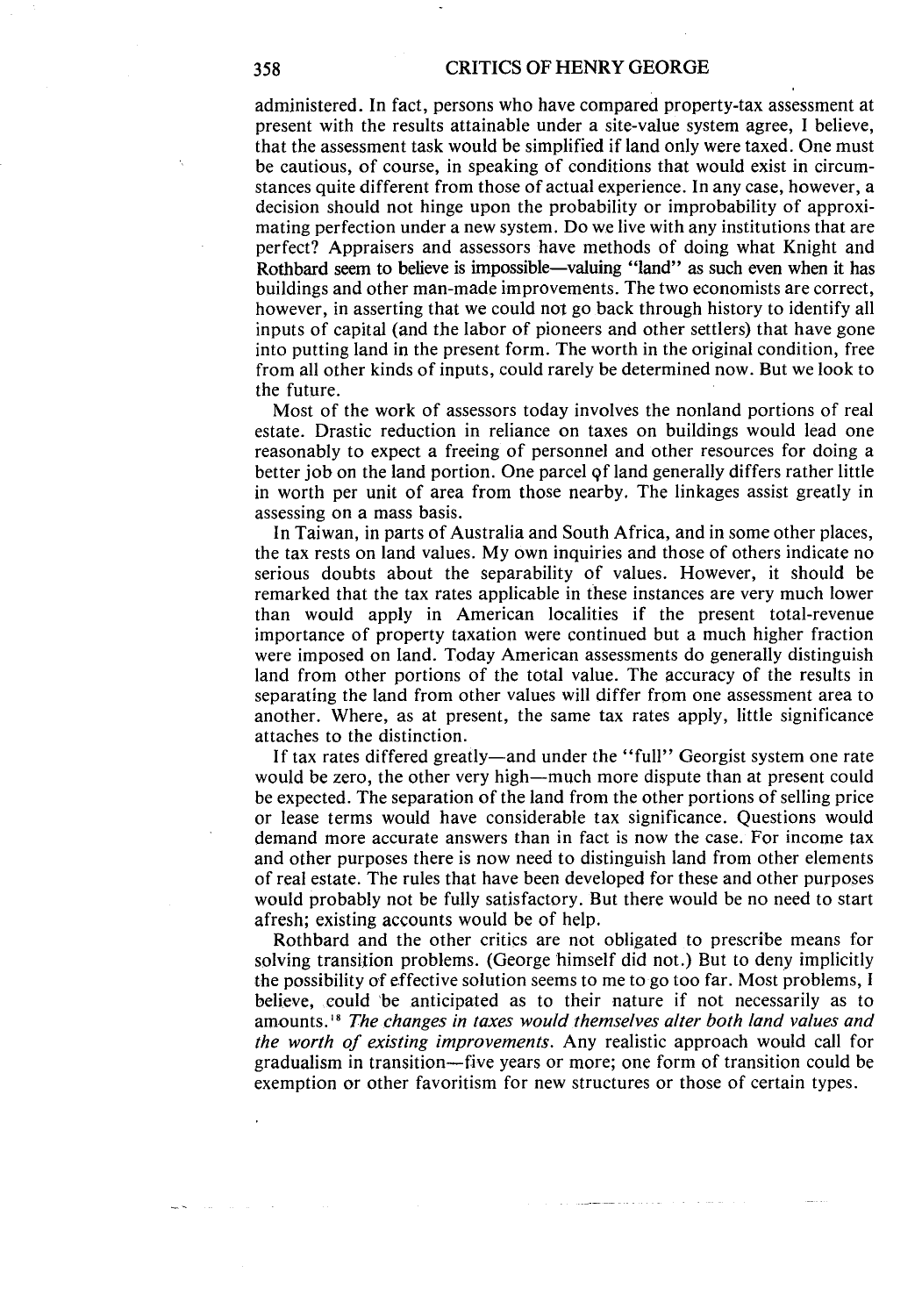The writings of George, and those of Georgists with which I am familiar, show little interest in the mechanics of implementing a separation of pure land values from those of man-made capital. Frequently, one senses a belief that land use is generally governed by rental agreements. In practice, of course, owner-occupancy is common. Rents are not the overwhelmingly typical form of payment. Rothbard and Knight are right in emphasizing that administration would of necessity rest on estimates of capital value made by fallible human beings. The conclusion, however, need not be that the present taxation of both land and buildings can be done tolerably well whereas a tax on land only could not be administered satisfactorily.

#### *How High a Tax? Incentives.*

The height of the tax rate George would really have supported remains unclear to me.<sup>19</sup> He thought that the rent fund would yield a surplus over and above the public expenditures then existing, and that the greater part of this should be captured for public use.<sup>20</sup> Rothbard and the other critics typically write as if they believe that he favored taking *all* "pure" rent in taxation, and this conclusion seems confirmed by much of George's rhetoric, whereas his sentiments to the contrary are not prominently expressed and are therefore easily overlooked. Whatever George may have thought about the "proper" height of the tax rate, some points made by the critics ought to be considered. Rothbard writes:

Suppose that the government did in fact levy a 100% tax on ground rent. What would be the economic effects? The current owners of ground land would be expropriated, and the canital value of ground land would fall to zero. Since site-owners could not obtain rents, the sites would become valueless on the market. From then on, sites would be free, and the siteowner would have to pay his annual ground rent into the Treasury.

But since all ground rent is siphoned off to the government, there is no reason for owners to charge any rent. Ground rent will fall to zero as well, and rentals will thus be free. So, one economic effect of the single tax is that, far from supplying all the revenue of government, it would yield no revenue at all!<sup>21</sup>

The extreme case of a one hundred percent tax is so far from experience that one has difficulty discussing the probabilities. Much would depend upon the structure of the tax. It would certainly be devised to raise revenue. Lawmakers would be smart enough to base tax on the *potential* yield. How would the market operate if the tax rate were one hundred percent? The responsibility, and the incentive, for getting the best price (yield) possible would perhaps lie overwhelmingly on government officials. Their concern for revenue would provide some incentive and involve the responsibility for getting whatever possible from the users of land. Differing productiveness of sites would exist. Rothbard seems wrong in asserting that one consequence would be no revenue. Locations would not become free if tax collectors were doing their job. Potential users would have reason to make the highest bids possible. Persons seeking homes, and businesses anxious for good locations, would be motivated to bid according to prospective usefulness. Payments would flow to government treasuries.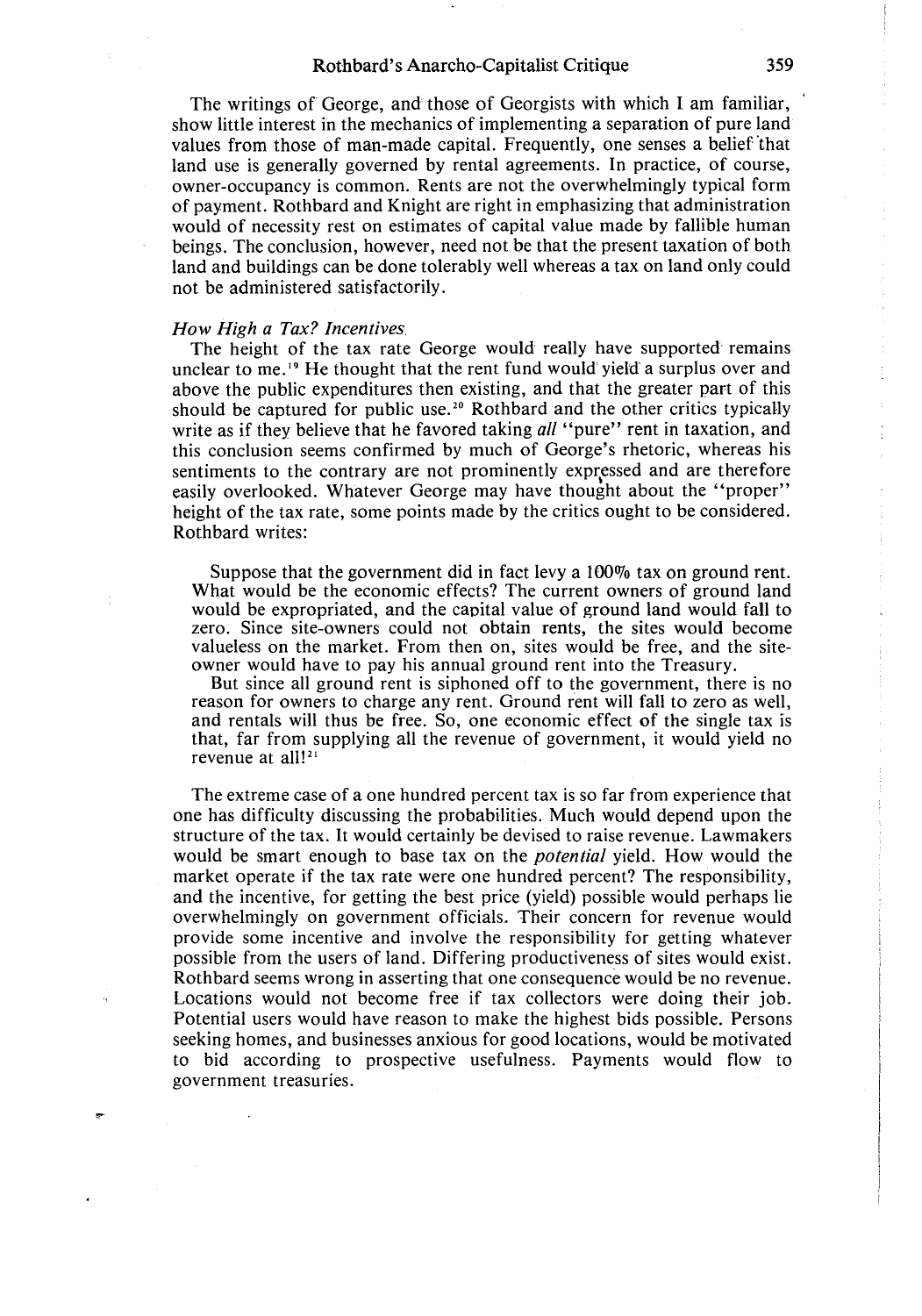Rothbard may be on sounder ground, even though overstating his case, when he asserts that "economic havoc" would follow a tax of one hundred percent—but not because land producing no rent for the owner would be free. In an economy where owner-occupancy is common, a condition of land without price is not easily envisioned. Owner-occupants would pay differing amounts in taxes. But if government tried to take all, a significant change in conditions would be expected; the economizing forces of the price system would operate with less effectiveness. Would allocation become far less effective (though not necessarily chaotic) if government took all the yield? Or ninety-five percent?<sup>22</sup> Would waste from poor use become, if not enormous, at least enough larger than at present to cause real concern? Georgists cite improvements in land use as a benefit. Who would have both the knowledge and the incentive to get the best use if government took all? Gross yield would not fall to zero, but price could plummet. The form of tax we know, on capital value, might have to be converted into the British form of tax on yield—but not on the actual amount, as in Britain, but rather on the potential income, since under the former, idleness or gross underutilization brings in effect a kind of tax relief.

If government in fact became the owner of all the yield, would not politics and favoritism govern or at least play an inordinate role? Both Knight and Rothbard are apprehensive. If nongovernmental owners of land were left with no benefits, then one aspect of the demand-supply relationship would lose most of its force. Owners as suppliers would have less than the present incentive to strive for better terms, assuming that assessments reflected market conditions promptly.

Although such a condition can be pictured on the basis of some of George's statements, the picture seems to me quite out of line with anything reasonably to be advocated as site-value taxation today. Tax rates on land values could go up enough to permit constructive reductions in tax on man-made capital without reaching a height that would push land values to the near-zero level.

Two points relevant here are overlooked by both Rothbard and the other two authors: First, in some cases land values would benefit from rising demand as builders changed plans in response to lower taxes on new capital. Second, in many more cases, assuming that the change were not to alter the total revenue to be obtained from property taxation, present property owners would approximately break even; the decline in tax rate on improvements would bring advantages more or less offsetting the effects of an increase in tax on land.

Rothbard and the others are correct in pointing out that not all landowners are merely "idle," passively profiting as the community grows. Some devote time, energy, and skill—and serve usefully—in getting land into better uses. Land will not automatically move into the best use possible. Decisions must be made by human beings. The benefits to others that owners "produce" may sometimes include even the results of holding land apparently idle or underutilized ("on speculation") waiting for "ripening," although, of course, speculative withholding may also delay or prevent wholesome development. The world as it exists often involves much that is uncertain. Real doubts intrude on the commitment of capital and other resources to a plot of land, usually for a period of many years. Views will frequently differ.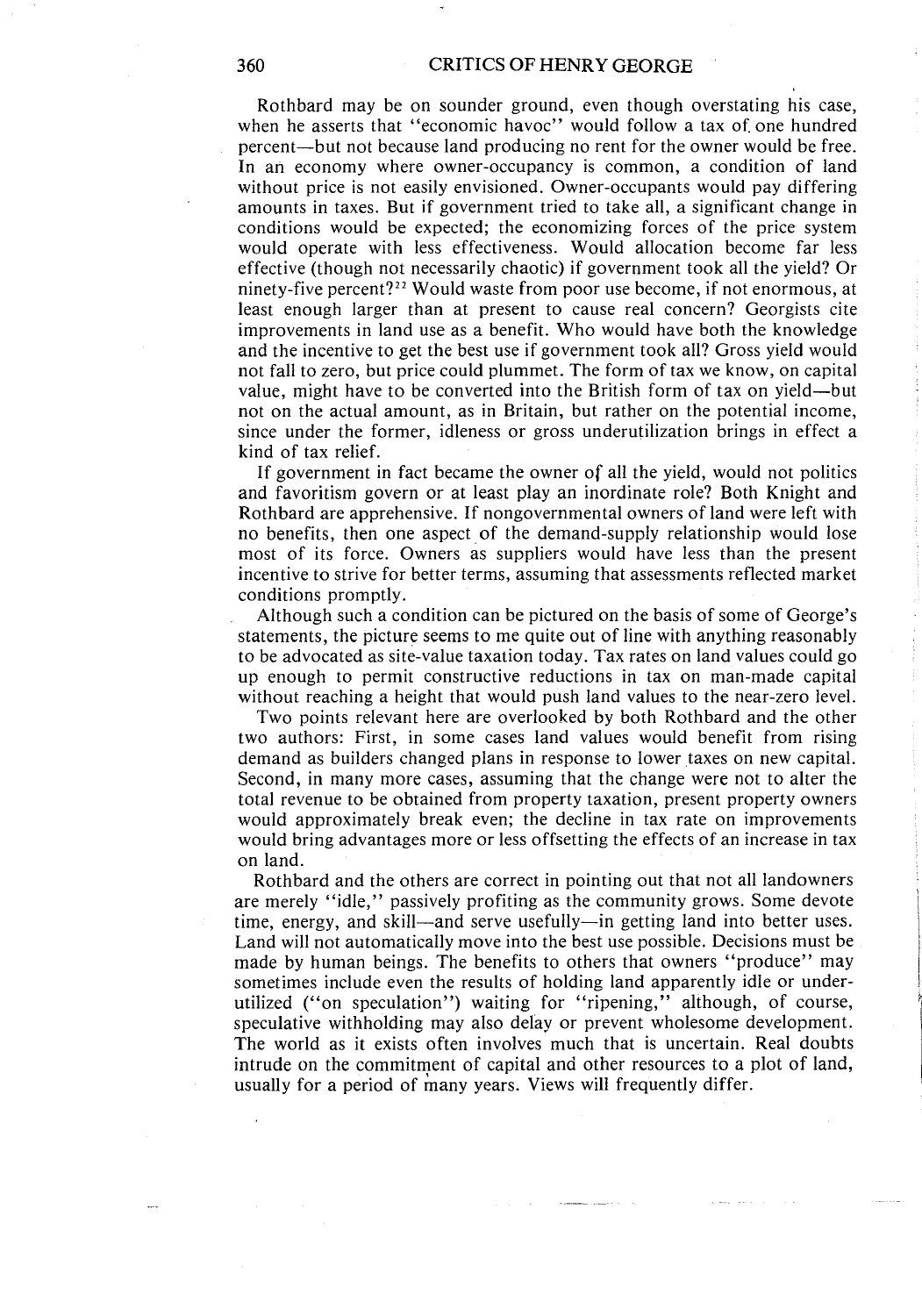#### *Added Pressures to Induce (Force) Land into Use*

Advocates of land-(site-) value taxation usually claim that one advantage would be an improvement in land utilization. Owners, it is said, would face more pressure to use land more nearly at its full potential. Knight, however, seems to doubt that owners would have greater inducement or opportunity to try for the best use possible. The market creates the alternatives; the best one sacrificed is the cost of the existing use. Rothbard, too, sees a disadvantage. He writes that Georgists

assert the single tax will spur production. It will penalize idle land, and force landowners to develop their property in order to lower their tax burden.

Idle land, indeed, plays a large part in single tax theory, which contends that wicked speculators, holding out for their unearned increment, keep sites off the market, and cause a scarcity of land; that this speculation even causes depressions. A single tax, confiscating unearned increment, is supposed to eliminate land speculation, and so cure depressions and even poverty itself. . . .[Omitted are several paragraphs that deal with what Rothbard regards as gaps in George's theories stemming from his alleged failure to recognize the role of time in capital formation and in production using capital.]

Since labor is scarce relative to land, and much land *must* therefore remain idle, any attempt to force *all* land into production would bring economic disaster. Forcing all land into use would take labor and capital away from more productive uses, and compel their wasteful employment on land, a disservice to consumers. <sup>23</sup>

Rothbard seems to attribute to George an objective—"use" of "all" land that appears quite out of keeping with the basic spirit of *Progress and Poverty;*  certainly it is not articulated there or in any of George's other writings. Whether or not one could find half a dozen professed Georgists who would come close to advocating such an objective (forcing *all* land into use), it is not one meriting serious attention. Rothbard's treatment in *Power and Market*  distinguishes a tax on current yield from one on capital value; the latter includes the present worth of future elements. The time factor enters. I do not see the inconsistency he does in taxing capital values of land on an annual basis, assuming real effort for good quality assessment.

What *would* happen? Actual results would, of course, depend upon a variety of conditions special to each particular locality. One consideration is the local tax rate that would apply. Another would be the effect of cuts in tax rates on improvements. In much of the country the tax rate on land could be a meaningful fraction of the gross potential yield from the land, conceivably a very large fraction.

Assessment should be realistic, that is, the responsible supporters of sitevalue taxation would endorse only assessments resting upon market valuations. Assessments would be related to the capitalization at going rates of return of what the land would produce. The tax would rest upon market values, but often at tax rates much higher than now prevail. Presumably capital values would change as the next tax structure became effective.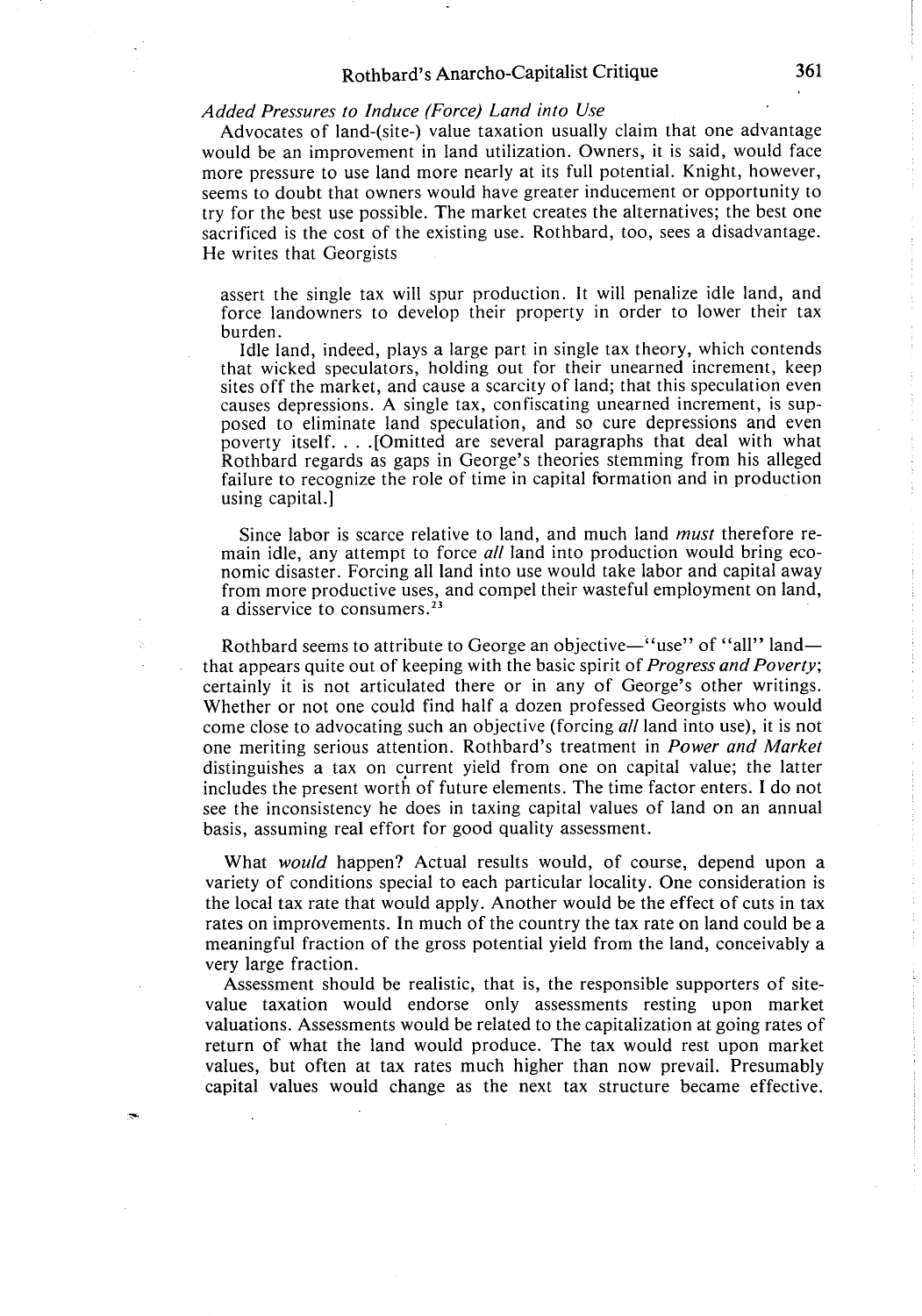Interactions and changes from year to year could for a time be unsettling; the speed of transition would, of course, make a difference in the adjustment process.

George was, to say the least, lacking in precision in his statements about the most productive combinations of factors of production. Rothbard, however, seems to me to misunderstand the essence of site-value taxation as presently advocated. The market value (reflecting estimates of productivity under most favorable conditions) would determine the tax. Nothing in the system, even as George propounded it, would impose a current tax burden on sites with no worth. Labor and capital would be allocated by market forces as at present. The higher tax burden on supramarginal sites would tend to raise the availability of land as owners felt greater pressure to pay tax; but land that could not bid successfully in competition with other plots for labor and capital would have no value to bring tax liability. Nothing I can see would exist to draw labor and capital from land with higher to that with lower productive capacity.

The need to pay a tax in cash, generally at a rate much higher than at present—a tax based on the "highest and best use" (as reflected in market prices)—would discourage holding potentially productive land vacant or in a use below its optimum possibility. Determining that potential will typically involve uncertainty. Sometimes waiting for better conditions will be wise. The market by the process of discounting will distinguish present yields (excluding change of capital value) from those of equal dollar amount to be realized in the future. Today, of course, an owner not getting the best use of the land sacrifices an alternative that is a cost; this fact of economic life may occasionally involve larger values than any difference in tax proposed.<sup>24</sup> The tax change would be an additional factor leading to fuller use—if *the market*  would *support the use.* If the market would not justify such a potential use, then the assessment and the tax would be "low." Nothing I can see in a "correct" restructuring would add incentive to put "idle" land to uses inappropriate to market realities.

The net effects in a community should be a readjustment of relative land prices. There would then be, on balance, pressures for uses of land closer to valuations reflecting current market opportunities. In challenging the exaggerated claims probably made by some Georgists, the critics do not weaken at all the fundamental point that reducing tax burdens on man-made capital and getting more revenue from a tax on land values would improve resource allocation and use. Although Rothbard recognizes that it would stimulate production,<sup>25</sup> neither he, Knight, nor Heath pays what I would consider adequate attention to the element of the Georgist plan consisting of the relief from taxes on improvements.

The total of capital funds available for investment in an area would presumably rise for the first communities to act. Funds would be redirected in the light of the relatively more favorable conditions. Demand for land would tend to go up.

The more localities adopting the change, however, the greater the spread of available new capital through the economy; unless new saving were to rise, the average increase in demand for land would be slight at most.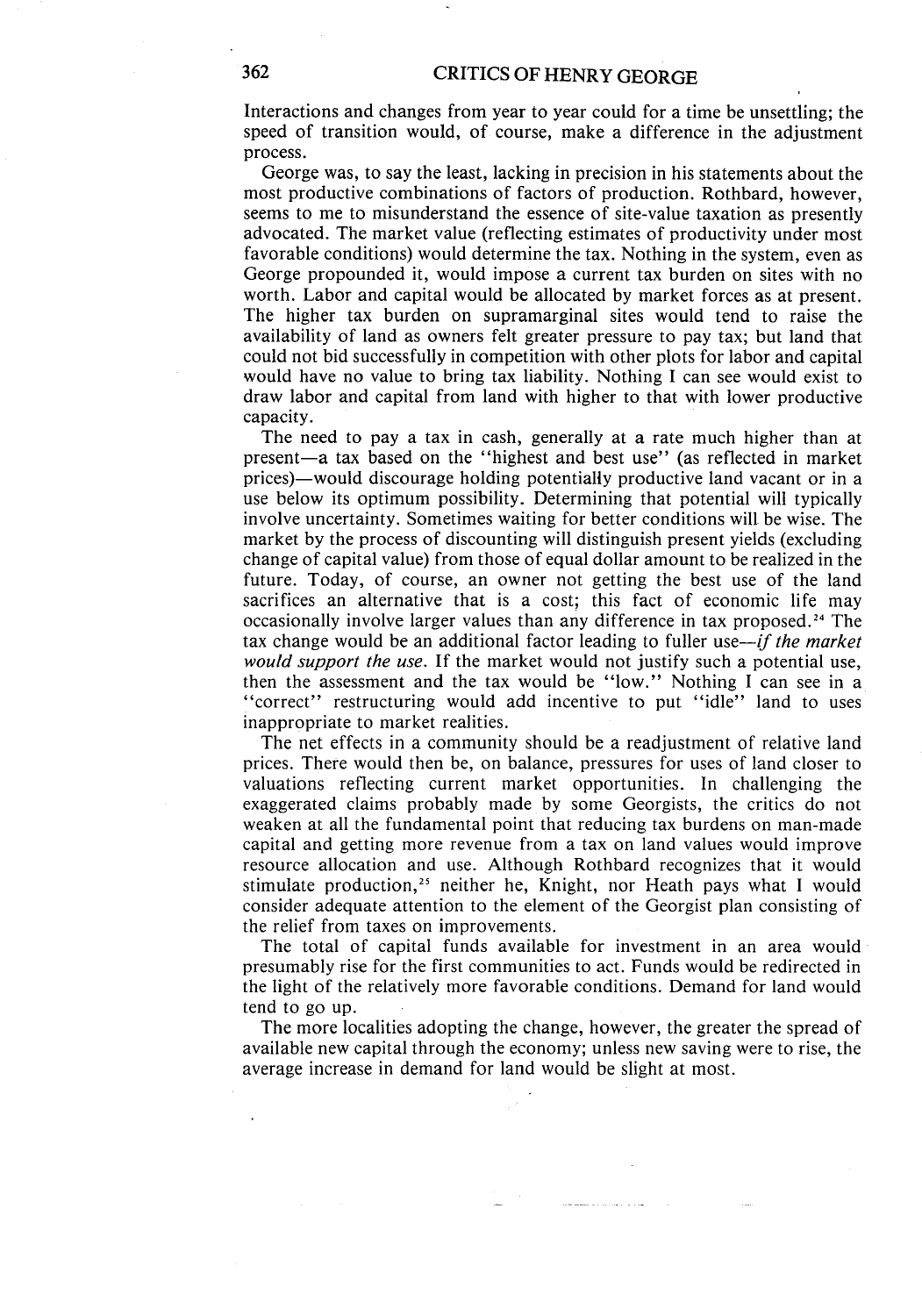#### *Service of Landowners*

As already noted, the three critics, especially Rothbard, hold views that contrast strikingly with those of Georgists about the role of landowners in the determination of land prices. "Getting rich while sleeping" persists as the image of landowners as seen by some economists before George and by him and many of his followers. (I am speaking here of landowners per se, not of landowners insofar as they may also be improvers, developers, etc.) Just such extreme cases can be cited, while examples of more modest unearned gain abound. In many eras, in many countries, owners have profited from landprice increases they have done nothing positive to produce. The term *unearned increment* properly applies. Passivity, as nearly as can be seen, creates nothing but brings rewards. Not all increases in land values, however, result from the forces on which George focuses.

Another consideration has merit. It goes beyond the one emphasized by Rothbard. If the landowner seeking his own benefit tries to put his land to best use, he performs services in allocating this productive resource. Success can lead to rewards for others in the "neighborhood" (broadly defined) as well as for the owner of land.

A point consistent with the spirit of Rothbard, Knight, and Heath but not made explicitly by them deserves attention. Economic progress and rising (real) values of land depend upon more than population growth and the general accumulation of capital. One reality *is* passive "sitting by," waiting for others to accumulate capital, which increases the demand for land—presumably by doing something to satisfy consumers. But *active* effort to direct and to influence change constructively is also a reality. Innovation, risktaking, entrepreneurship, do make a difference because things get done, things that sometimes are much better than routine (but sometimes flops!). Human beings act. The actions count. What will induce the most fruitful actions? The three critics have a low estimate of the likelihood of best results from bureaucrats administering a system that takes all, or virtually all, of increases in benefits as tax for government.

One element of progress involves better use of land—specific plots and larger areas. Part of the difference between high success and mediocrity depends upon the development of "community." The best results require more than the rather passive waiting for others to act, perhaps in semiautomatic ways. Leadership can make a difference. Some forms of community activity, some representation of the civic spirit, can be fruitful and productive without bringing direct monetary compensation (salaries) to the persons making the effort. Why will some persons try? The hope for a rise in land values can provide one positive incentive for getting desired and desirable things done. Such a hope will not, of course, provide a spur (and may even sometimes constitute a disincentive) to members of the community who do not own land. But those who do can be important.

Rothbard emphasizes a related element, one that contrasts markedly with the general focus of Georgist writings, with their concern about undue holding of land for apparently submarginal purposes (speculating on "unearned increments"). The landowner, or a developer acting as entrepreneur, benefits himself and others by putting land to higher-yielding uses. How much of the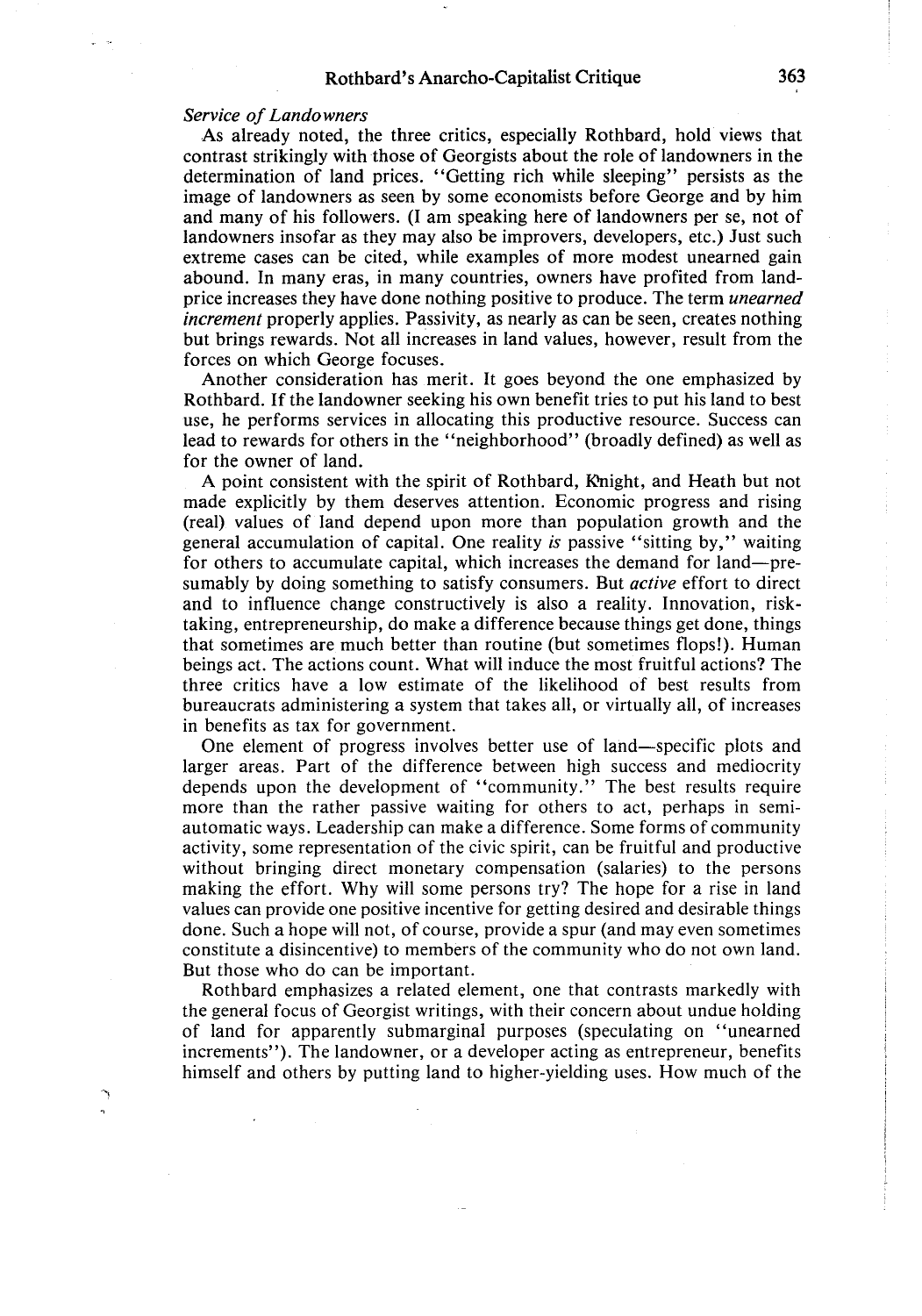rise in land prices reflects the positive results of landowners' efforts to find the best uses? More of the increments than George would have conceded, but far from all those which have developed, have probably depended upon landowners' allocative actions. I see no way to measure the relative impact of the two conflicting forces.

In some cities today the preservation of value, the minimization of deterioration, and the reversal of retrogressive trends will constitute the difference between revitalization and eventual doom. Who will have incentive to engage in what can be a discouraging, unpromising, and uncertain activity? Who will have economic reason for sticking with the endangered area and trying to remedy matters as against, moving to the suburbs and other newer spots? One group will be the owners of what must remain—the land. Their incentive may be enhanced, or threatened, by taxation.

The "good society"—good for present and future members—will have institutions that offer the owners of resources promising prospects of rewards from getting land, capital, and labor into the best uses possible (as well as for adding to the stock of productive capacity). Land can be distinguished from man-made capital. For one thing, unlike machinery, land in the physical sense is the product of nature. For another, the economic worth of land does depend to varying degree, often to large degree, upon what the "community" has done and is doing—upon what human beings as individuals and groups accomplish.<sup>26</sup> The fixity of location gives rise to special problems. It may be appropriate for the community both (1) to assure incentives to create value of location, to add to its social and economic attractiveness, and (2) to put pressure on the owner of this resource to induce more fruitful use than the owner acting alone might select.

One result of these considerations is the desirability of both carrot and stick.<sup>27</sup> The owner should have incentives, perhaps powerful ones, to get land into the best use. Moreover, he should have incentives to make a better community. In fact, today one of America's greater needs is inducement to make parts of some cities more inviting. The hope of rising land values offers promise. George's writings, and also those of the three critics, slight these matters; the untaxing of improvements would, of course, make a positive difference, but enhancement of the worth of location would seem to me desirable in addition. Mason Gaffney, incidentally, has stressed that the untaxing of improvements acts as a stimulus to such enhancement.<sup>28</sup>

#### *The Ethical Issues*

All three critics strike at George's advocacy of the expropriation of existing land values. To my knowledge, George did not suggest any specific timetable for the implementation of this proposal, but no present-day Georgists of stature urge that it be done except in gradual stages. Large, sudden, arbitrary changes in established rules do not belong in "the good society." But gradual change to achieve large results constitutes the responsible way to progress. Further, an element in George's plan that the critics slight deserves equal attention—the relief of man-made capital from taxation.

The issues involve elements that extend beyond the economic. Decisions as to what is "just" or "fair" or "equitable" in requiring persons to pay taxes for public services, rest upon more than the narrowly defined economic results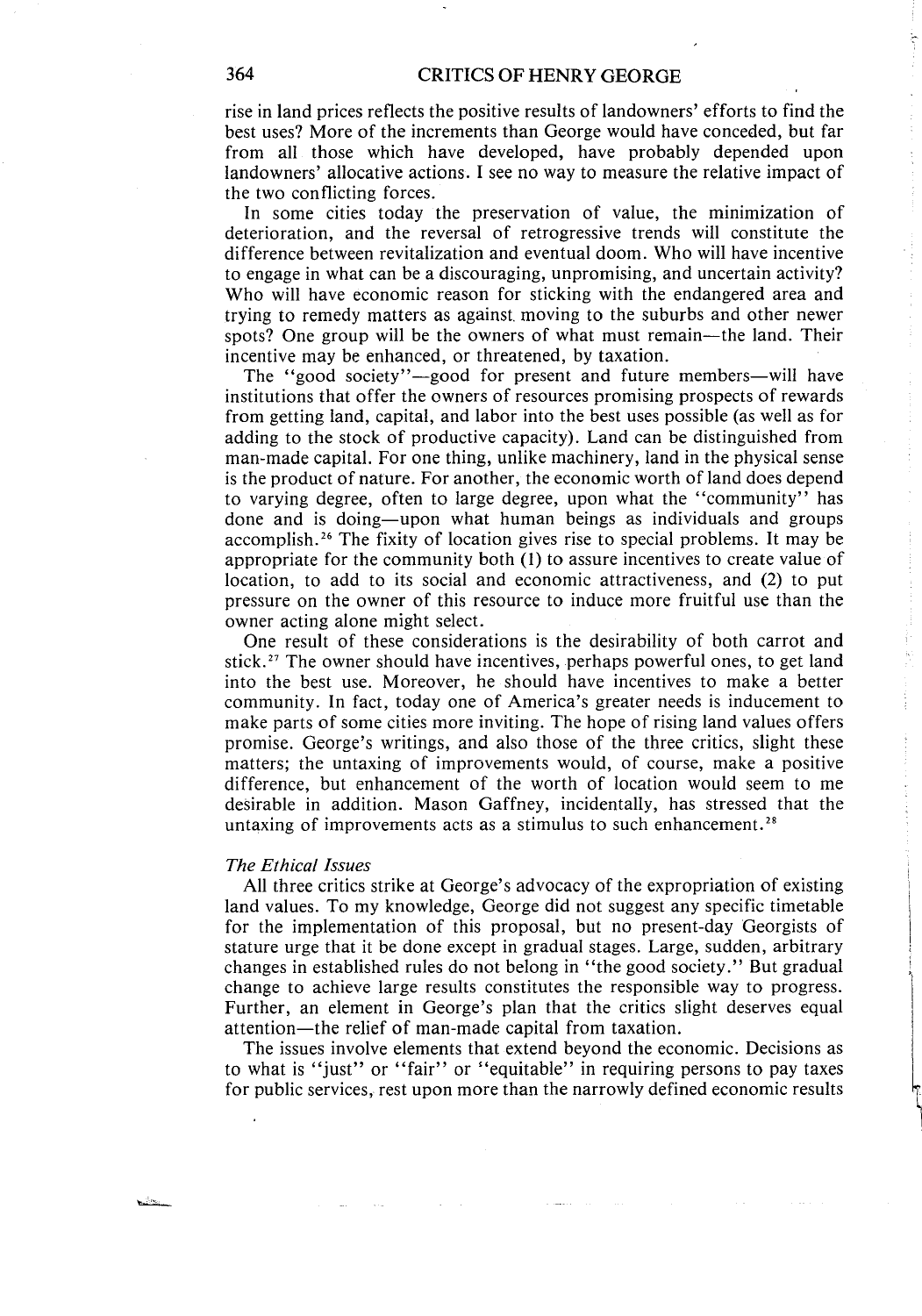to be expected from the various possible alternatives. By ethical criteria, which results are better? One consideration may be the legitimacy with which a person came into the income or property that the legal system now recognizes as his own. If there are degrees of legitimacy, then they may provide some basis for differential treatment. References are made by George to "natural law." Such references will help if gravity or molecular combinations are the subject under discussion. Land occupancy today, however, presents more complexity. Sincere differences of view about the propriety of right to occupancy of plots of ground can exist among persons who have equal claims to competence or confidence in the understanding of divine revelation.

George, as I and the three critics understand him, argued that no values in land as such (as distinguished from capital investments made in grading, drainage, etc.) belong by right to the present owner. Land was not created by humans. The persons who have, somehow, obtained title to land cannot, according to George, have legitimate ownership to value created by nature and the community. Therefore taxes to take the fruits of land are ethically proper.

Each individual has some basis by which to judge some things moral and others not. Frankly, I agree with the critics that it would be wrong to wipe out owners who have sacrificed other alternatives to 4cquire land values. Knight writes (and I agree; but for an ably argued contrasting approach, see Harry *Gunnison Brown Economic Science and the Common Welfare,* 2d ed. [Columbia, Mo.: Lucas Bros., 1925], pp. 217-24.):

The allegation that our pioneers got the land for nothing, robbing future generations of their rightful heritage, should not have to be met by argument. The whole doctrine was invented by city men living in comfort, not by men in contact with the facts as owners or renters. How many preachers of single-tax doctrine would care to live their lives and bring up families under the conditions of the frontier, fight off the savages and other enemies, and occasionally be massacred, suffer the hardships, overcome the difficulties or succumb to them, do without the amenities of civilization, including medical attention for their families—for what the average pioneer got out of it? The question answers itself. Their heirs, near or remote, often got unearned wealth, but again that is not a sequel peculiar to land.<sup>29</sup>

Site values, however, do have characteristics that lend themselves to special taxation for local government, as Knight himself admits.<sup>30</sup> Not least among the reasons is the expenditure of governments on streets and other facilities that enhance the worth of land. In my view, there is a persuasive case on grounds of what is ethically "right" for capturing such increments in taxation for local government.

Present owners have acquired land according to rules long established and that have legal (constitutional) standing and overwhelming public support. The alternatives sacrificed in buying land as against other uses of savings represented opportunity costs. And the persons owning structures paid prices that assumed the continuation of property taxes. The "rules of the game" may have been less than optimal, but they prevailed. Suddenly to reverse them retroactively—and thereby quite arbitrarily to create gains for some and losses for others—conflicts with my sense of the morally desirable as well as of the politically feasible. (Such reasoning, however, would not be open to an

2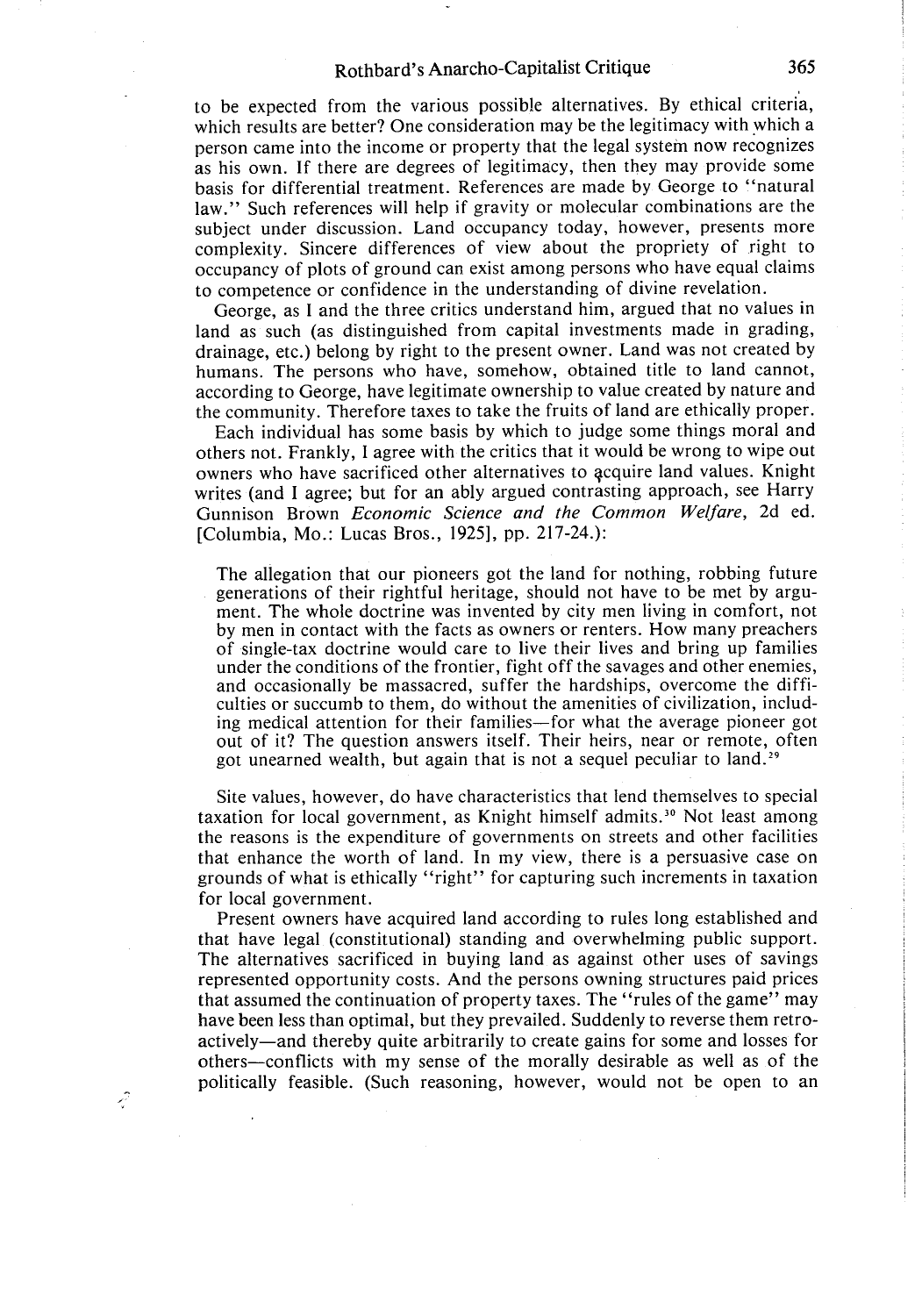anarcho-capitalist like Rothbard, by whom the fact that property rights have been decreed and sanctioned "by the very government which is condemned as a chronic aggressor"<sup>31</sup> could scarcely be cited either to justify them or to argue for gradualism in their modification or abolition.)

George uses the freeing of the slaves as an analogy. Slavery should never have existed. Destroying slavery without compensation he believes to have been justified. And he writes that private ownership of (most of) the income from land should "never" have developed; therefore, he argues, major changes in the conditions of landownership are warranted. An economist might, as a first point, suggest that the country would probably have been vastly better off during the last century if it had ended slavery by compensating owners rather than by fighting the Civil War. Be that as it may, possible means of revising property taxation will have different effects. Sudden, massive confiscation of property legally acquired would seem to me morally repulsive and economically destructive.<sup>32</sup> Nor would windfalls from sudden untaxing of man-made capital be the stuff of responsible public policy.

Tax laws, though, do alter the absolute and relative positions of taxpayers. Gradual change can accomplish much over the years. Such is the procedure of compromise. It is appropriate for a continuing society that has diverse values.

Rothbard admits that there is a land problem, and gives credit to George and his followers for calling attention to the fact.<sup>33</sup> But the problem, according to Rothbard, stems solely from the consideration that so many existing land titles have their origin in grants or sales by governments (to which the land never rightfully belonged from the beginning) rather than in first use, which he claims alone legitimizes title. His argument that first use creates a valid title simply extends to the land itself the rationale advanced by Locke (and accepted by George) for the ownership of produced goods: that he who mixes his labor with previously unused natural materials thereby abstracts the product from the common fund of opportunity and justly makes it his own property.

no producer *really* "creates" matter; he takes nature-given matter and transforms it by his labor energy in accordance with his ideas and vision. But *this* is precisely what the pioneer—the "homesteader"—does when he brings previously unused land into his own private ownership. Just as the man who makes steel out of iron ore transforms that ore out of his knowhow and with his energy, and just as the man who takes the iron out of the ground does the same, so does the homesteader who clears, fences, cultivates or builds upon the land. The homesteader, too, has transformed the character of the nature-given soil by his labor and his personality. The homesteader is just as legitimately the owner of the property as the sculptor or the manufacturer; he is just as much a "producer" as the others.<sup>34</sup>

In response to this George would probably point out that Locke qualified his willingness to recognize land ownership as just with the proviso that "there be enough and as good left in common for others,"<sup>35</sup> which, translated into economic terms, means as long as land has no market value. And indeed, it should be evident that the arrogation in perpetuity of the very ground of natural opportunity is not to be equated, either in logic or in ethics, with the mere abstraction of a renewable resource. As for nonrenewable resources, under George's system their value would presumably be reflected in the rent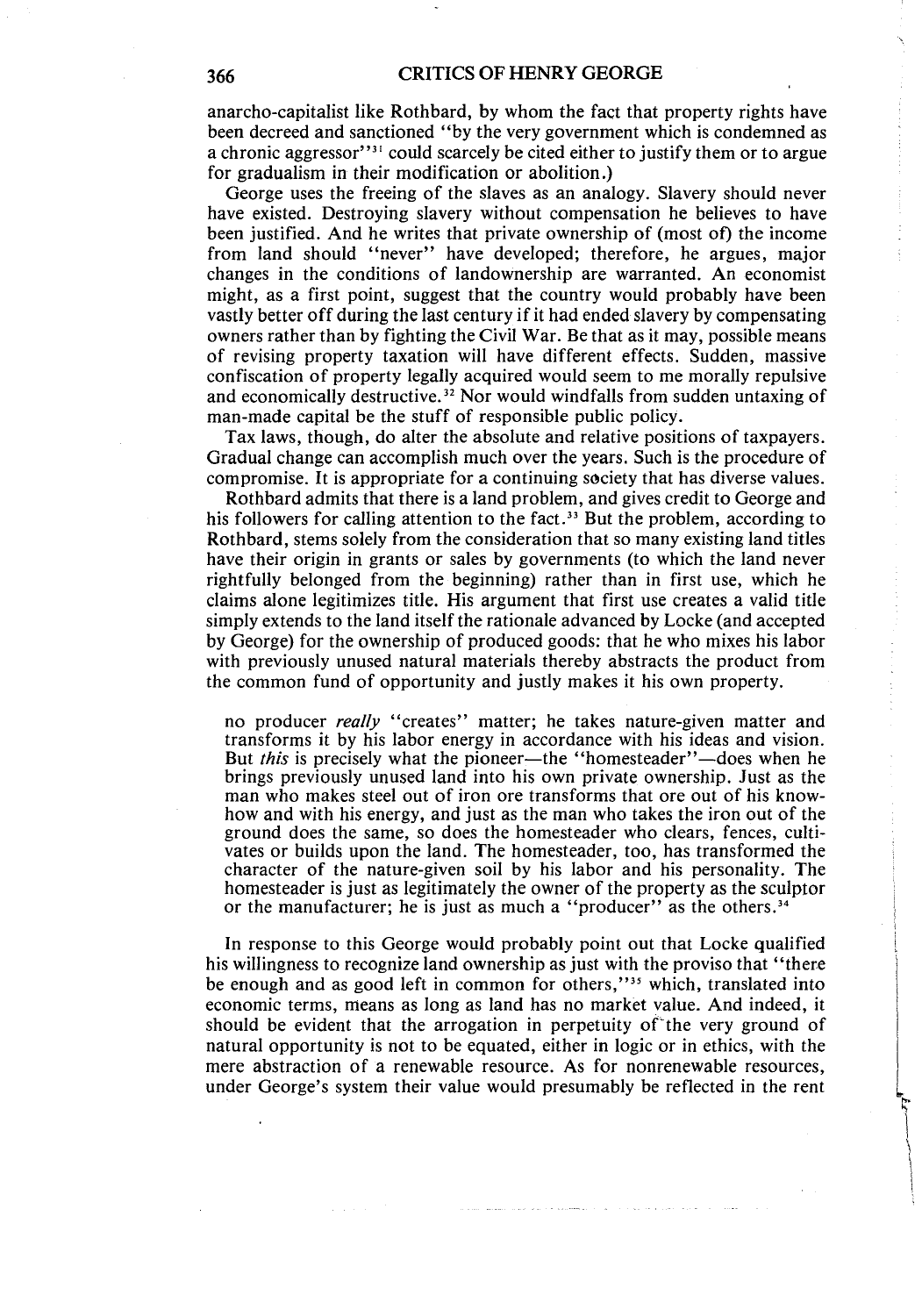paid to the community, which would therefore have an obligation to spend it in ways that would compensate future generations for their loss.

#### **Closing Comment**

It is not to be supposed that the hostility exhibited toward much of George's thought by Rothbard and the other two critics dealt with here is necessarily characteristic of libertarians. George would probably have considered himself a libertarian had the term been current in his day, for he insisted that social ills could not be remedied by "weak projects for putting men in leading-strings to a brainless abstraction called the state.  $\ldots$ ."<sup>36</sup> And such twentieth-century libertarian champions as Albert Jay Nock and Frank Chodorov professed themselves outright Georgists.<sup>37</sup> It was Nock, in fact, who acclaimed George "the philosopher of freedom," "the exponent of individualism as against Statism," "the very best friend the capitalist ever had," and "the architect of a society based on voluntary cooperation rather than on enforced cooperation."<sup>38</sup> Something of the basis for this estimate may be seen in the following sentences from *Progress and Poverty,* which underscore the positive, constructive aspects of George's outlook, which the critics, in their alarm at his proposal to appropriate land values, tend to minimize:

To abolish the taxation which, acting and reacting, now hampers every wheel of exchange and presses upon every form of industry, would be like removing an immense weight from a powerful spring. Imbued with fresh energy, production would start into new life, and trade would receive a stimulus which would be felt to the remotest arteries. The present method of taxation. . .operates upon energy, and industry, and skill, and thrift, like a fine upon those qualities. If I have worked harder and built myself a good house while you have been contented to live in a hovel, the tax-gatherer now comes annually to make me pay a penalty for my energy and industry, by taxing me more than you. If I have saved while you have wasted, I am mulct, while you are exempt. If a man build a ship we make him pay for his temerity, as though he had done an injury to the state; if a railroad be opened, down comes the tax-collector upon it, as though it were a public nuisance; if a manufactory be erected we levy upon it an annual sum which would go far toward making a handsome profit. We say we want capital, but if any one accumulate it, or bring it among us, we charge him for it as though we were giving him a privilege. We punish with a tax the man who covers barren fields with ripening grain, we fine him who puts up machinery, and him who drains a swamp. . .

To abolish these taxes would be to lift the whole enormous weight of taxation from productive industry. The needle of the seamstress and the great manufactory; the cart-horse and the locomotive; the fishing boat and the steamship; the farmer's plow and the merchant's stock, would be alike untaxed. . . . Instead of saying to the producer, as it does now, "The more you add to the general wealth the more shall you be taxed!" the state would say to the producer, "Be as industrious, as thrifty, as enterprising as you choose, you shall have your full reward! You shall not be fined for making two blades of grass grow where one grew before; you shall not be taxed for adding to the aggregate wealth."

.Every productive enterprise, besides its return to those who under-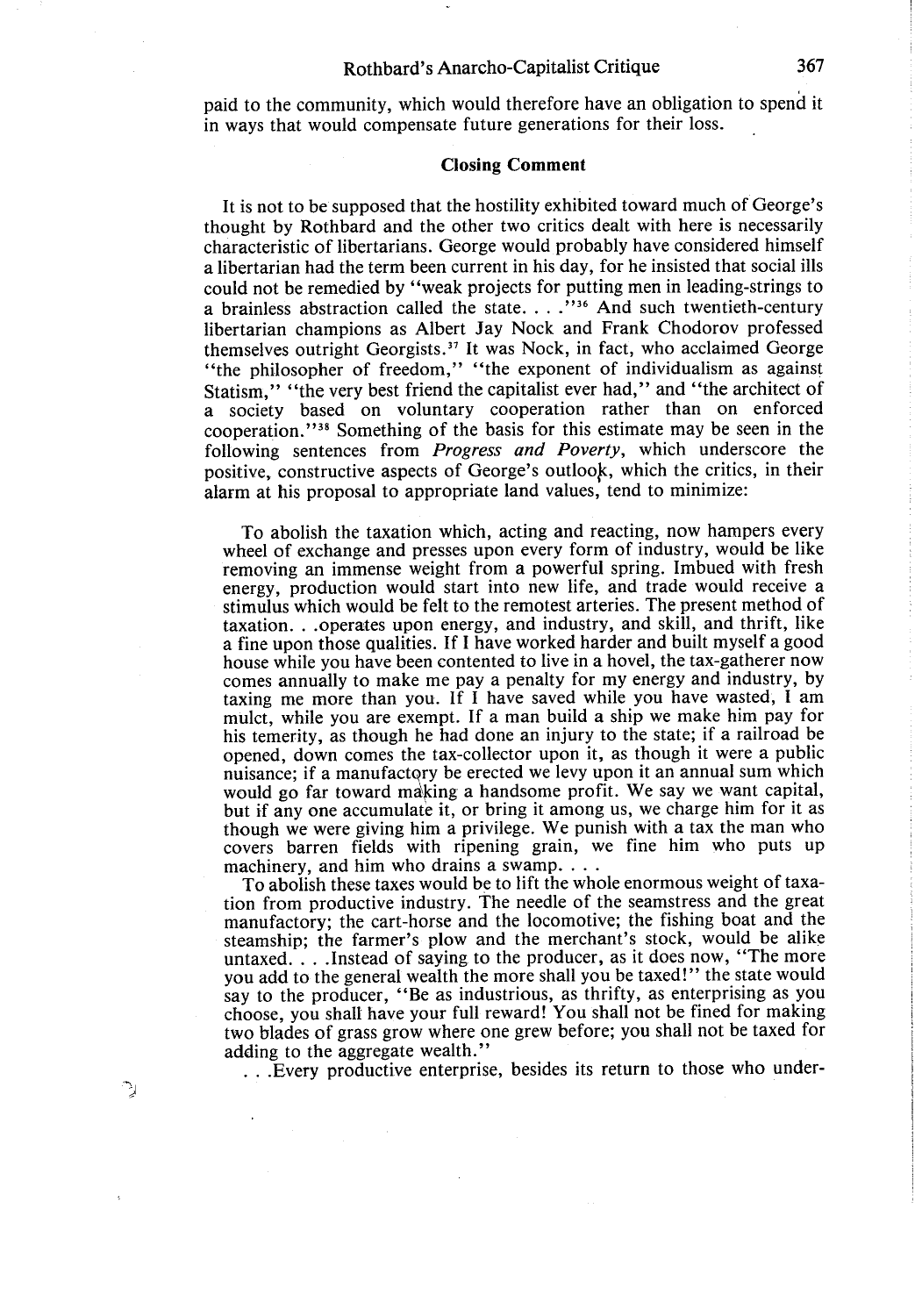### **368 CRITICS OF HENRY GEORGE**

take it, yields collateral advantages to others. If a man plant a fruit-tree, his gain is that he gathers the fruit in its time and season. But in addition to his gain, there is a gain to the whole community. Others than the owner are benefited by the increased supply of fruit; the birds which it shelters fly far and wide; the rain which it helps to attract falls not alone on his field; and, even to the eye which rests upon it from a distance, it brings a sense of beauty. And so with everything else. The building of a house, a factory, a ship, or a railroad, benefits others besides those who get the direct profits.  $\ldots$ 

Well may the community leave to the individual producer all that prompts him to exertion; well may it let the laborer have the full reward of his labor, and the capitalist the full return of his capital. For the more that labor and capital produce, the greater grows the common wealth in which all may share.<sup>39</sup>

#### **Notes**

1. Rothbard is professor of economics at the Polytechnic Institute of New York. His critique of George first appeared in 1957 in a ten-page essay, *The Single Tax: Economic and Moral Implications,* duplicated from the typescript and disseminated by the Foundation for Economic Education, for which it had been produced. This was followed by a three-page mimeographed *Reply to Georgist Criticisms* later the same year, also distributed by FEE. However, owing to criticism of Rothbard's analysis from within its own staff, FEE ceased to send out these pieces except when specifically requested to do so. Their argument was incorporated virtually intact into Rothbard's *Man, Economy, and State* (Princeton, N.J.: D. Van Nostrand, 1962) and *Power and Market: Government and the Economy* (Menlo Park, Calif.: Institute for Humane Studies, 1970), and continued on a somewhat different front in his *For a New Liberty* (New York: Macmillan, 1973).

2. Rothbard, *Power and Market, p. viii.* 

3. Frank H. Knight, "Fallacies in the 'Single Tax,' " *The Freeman,* August 1953, pp. 809-11. Knight, Martin D. Hull Distinguished Service Professor at the University of Chicago, served as president of the American Economic Association in 1950. When mentioning George in *The Conquest* of *Poverty* (New Rochelle, N.Y.: Arlington House, 1973), Henry Hazlitt refers the interested reader to "the excellent analyses that have been made by Rothbard, Knight and others" (p. 121).

4. His main commentary on George is the twenty-three-page pamphlet, *Progress and Poverty Reviewed and Its Fallacies Exposed* (New York: The Freeman, 1952). Spencer Heath was a man with wide-ranging interests. His pamphlet reveals familiarity with some economic materials. This discussion contains points that seem to me scarcely worth pursuing as well as several that have merit. An example of those deserving of respectful attention is the call to look at government's taxation and unwise spending; some of the unpleasant results that George and his followers attribute to landowners' demands for increasing rents (which absorb growing output) come really from the "take" of government. In challenging George's methodology, Heath notes that although George, in opening the discussion that proceeds for hundreds of pages, asserts a determination "to take nothing for granted," the conclusions set forth in *Progress and Poverty* had been reached long before it was written.

An erstwhile Georgist, Heath retained the idea that all public services should be paid for Out of ground rent, but advocated that instead of being supplied by government they be supplied by landowners (individually and in association), holding that the market would attract renters to those locations with the best services—including defense. These proposals for social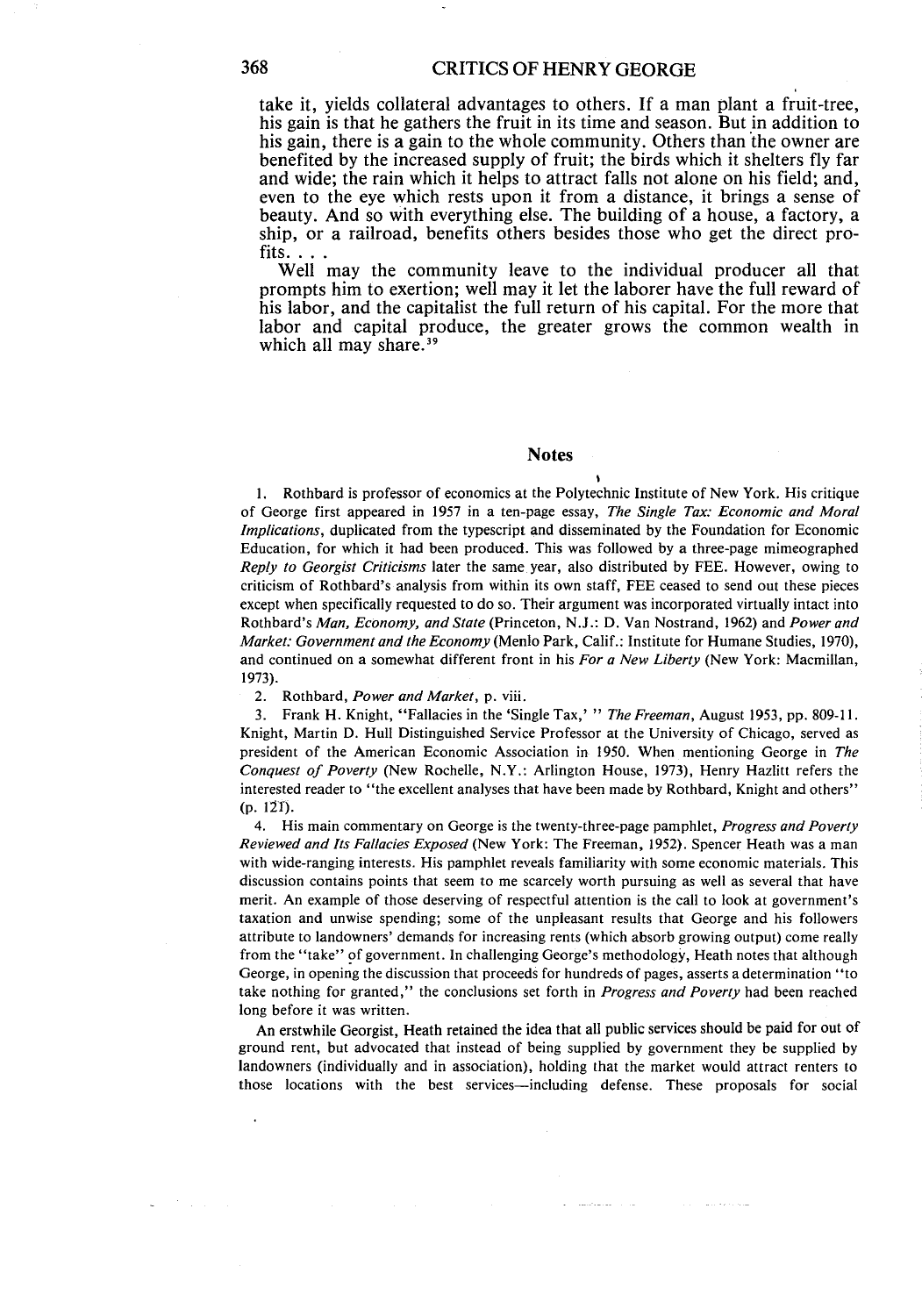reorganization are developed in his Citadel, Market and Altar (Elkridge, Md.: Science of Society Foundation, 1957).

5. Rothbard, Power and Market, p. vii.

6. See George, Progress and Poverty, 75th anniversary ed. (New York: Robert Schalkenbach Foundation, *1954),* p. 170. The editor of the present volume, drawing upon more extensive knowledge of George's writings than I possess, warns against any suggestion that George was merely an "agrarian reformer." Certainly true. The processes in urban land markets have similarities with, but also differences from, those of agriculture. The differences do not, I believe, have material significance for George's major argument except for magnitudes—the relatively greater importance in cities of man-made capital (and thus of reducing taxes on it)—and perhaps the complexities of useful as against wasteful "speculation."

7. George, in denying the principle of diminishing returns (variable proportions), took a position that I find difficult to understand. Perhaps he was misreading the history of his times with its extraordinary expansion of settlement on good land. The availability of such areas over the earth was inevitably limited. Improvements in technology—seeds, animal breeds, fertilizer and herbicides, machinery, communications, and so on—raise output per man and acre. But they involve capital.

8. Heath, Progress and Poverty Reviewed, p. 7.

9. Rothbard, The Single Tax, p. 3.

10. Ibid., p. 2. Original emphasis.

*11. George,* Progress and Poverty, pp. 183-85, 196; iden, The Science *of* Political Economy (1897; reprint ed. New York: Robert Schalkenbach Foundation, 1962), pp. 368-70. George seems to argue that abstention from consumption is essential for capital formation but not sufficient to account for the payment of interest. What he wrote about capital and the sources of new wealth might have some relevance to his main policy conclusions if measurement of dollar amounts to be taken as pure rent were to become a practical matter. But the discussion does not get to the practical issues of how to determine amounts of the returns that George would prescribe as appropriate for taxation.

12. Government finance was then overwhelmingly local.

13. Figures of "rental income of persons" in national income accounts—probably around \$44 billion as of 1978—apply to elements significantly different from those appropriate for the tax base George had in mind. The annual estimate is by no means limited to land. And much that would belong in the base consists of the fruits of parcels of land that are not subject to lease—the homeowner's occupancy and the land owned and used by a corporation, as for factory, office space, or commercial occupancy, with the net yield appearing, presumably, as profit or in payment of interest on debt. The economic rent of much agricultural land appears as "farm income." Probably most of the land value in the country does not yield a rental appearing as such in the national income accounts. And, of course, in parts of the country property taxes do take more than a little of the pure rent. Moreover, taxes on capital gains absorb some of the land values George wished to capture; the revenues from capital gains go to federal and state, not local, governments—but federal-state grants to local governments far exceed yields from income taxes on capital gains and land rents.

14. Winston S. Churchill, The People's Rights (1909; reprint ed. New York: Taplinger Publishing Co., 1971), p. 118.

15. Rothbard, Power and Market, p. 92.

*16. George,* Progress and Poverty, p. 405.

17. Knight, "Fallacies in the 'Single Tax,' " p. 809.

18. For example, a decline in tax on structures would tend to encourage new building and raise the demand for land in some parts of the country.

19. If government spending were less than the total of annual rental values, the tax rate would not need to approach one hundred percent of yield. Thomas G. Shearman, one of George's staunchest associates, advocated taking no more in taxation than would be required for "the effective but economical administration of government," and calculated that, at the time he wrote, less than half of the net income from land would suffice for this. See his Natural Taxation,